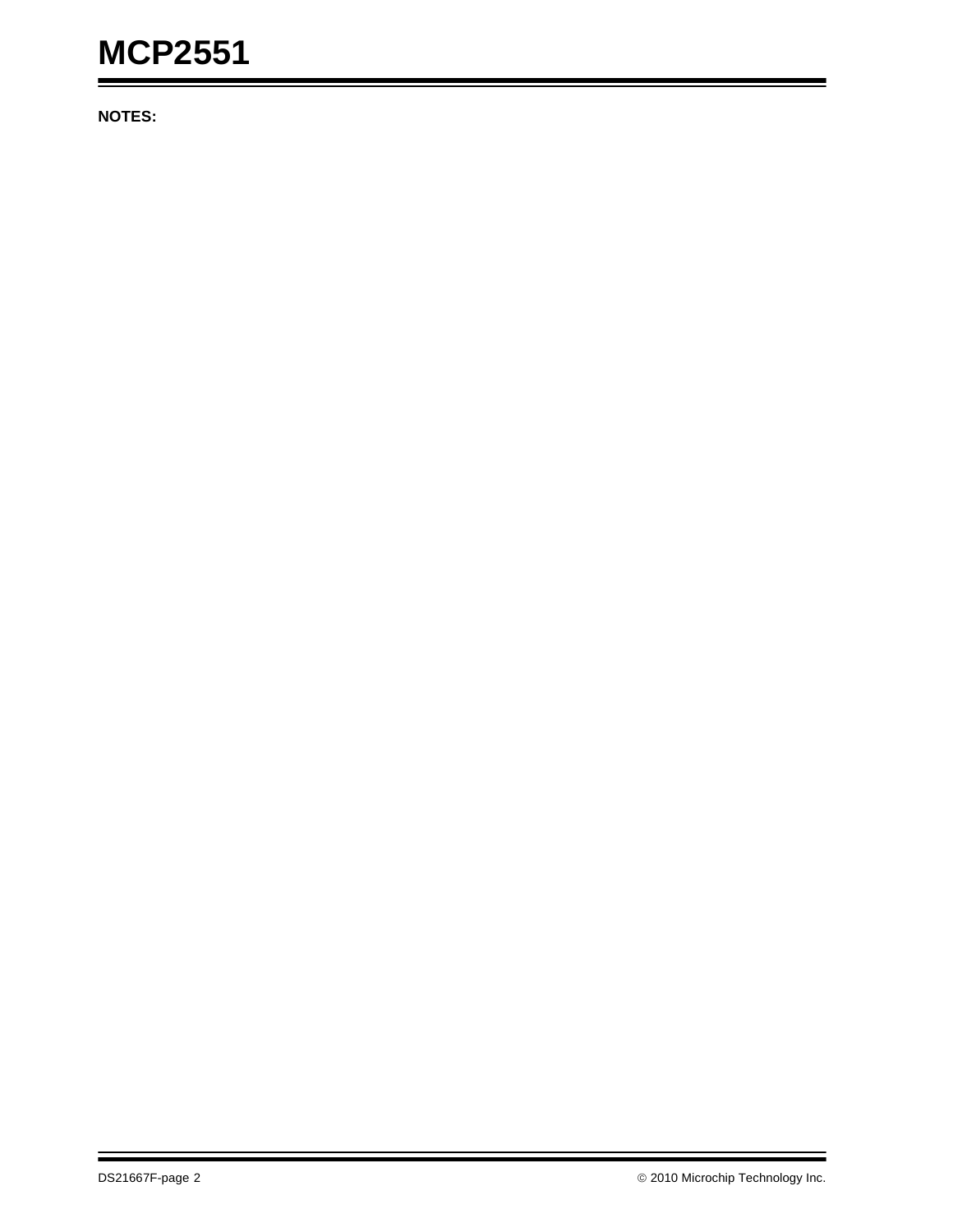## **1.0 DEVICE OVERVIEW**

The MCP2551 is a high-speed CAN, fault-tolerant device that serves as the interface between a CAN protocol controller and the physical bus. The MCP2551 device provides differential transmit and receive capability for the CAN protocol controller, and is fully compatible with the ISO-11898 standard, including 24V requirements. It will operate at speeds of up to 1 Mb/s.

Typically, each node in a CAN system must have a device to convert the digital signals generated by a CAN controller to signals suitable for transmission over the bus cabling (differential output). It also provides a buffer between the CAN controller and the high-voltage spikes that can be generated on the CAN bus by outside sources (EMI, ESD, electrical transients, etc.).

#### **1.1 Transmitter Function**

The CAN bus has two states: Dominant and Recessive. A Dominant state occurs when the differential voltage between CANH and CANL is greater than a defined voltage (e.g.,1.2V). A Recessive state occurs when the differential voltage is less than a defined voltage (typically 0V). The Dominant and Recessive states correspond to the Low and High state of the TXD input pin, respectively. However, a Dominant state initiated by another CAN node will override a Recessive state on the CAN bus.

#### 1.1.1 MAXIMUM NUMBER OF NODES

The MCP2551 CAN outputs will drive a minimum load of 45 $\Omega$ , allowing a maximum of 112 nodes to be connected (given a minimum differential input resistance of 20 kΩ and a nominal termination resistor value of 120Ω).

## **1.2 Receiver Function**

The RXD output pin reflects the differential bus voltage between CANH and CANL. The Low and High states of the RXD output pin correspond to the Dominant and Recessive states of the CAN bus, respectively.

## **1.3 Internal Protection**

CANH and CANL are protected against battery shortcircuits and electrical transients that can occur on the CAN bus. This feature prevents destruction of the transmitter output stage during such a fault condition.

The device is further protected from excessive current loading by thermal shutdown circuitry that disables the output drivers when the junction temperature exceeds a nominal limit of 165°C. All other parts of the chip remain operational, and the chip temperature is lowered due to the decreased power dissipation in the transmitter outputs. This protection is essential to protect against bus line short-circuit-induced damage.

#### **1.4 Operating Modes**

The RS pin allows three modes of operation to be selected:

- High-Speed
- Slope-Control
- Standby

These modes are summarized in [Table 1-1](#page-3-0).

When in High-Speed or Slope-Control mode, the drivers for the CANH and CANL signals are internally regulated to provide controlled symmetry in order to minimize EMI emissions.

Additionally, the slope of the signal transitions on CANH and CANL can be controlled with a resistor connected from pin 8 (RS) to ground. The slope must be proportional to the current output at RS, which will further reduce EMI emissions.

#### 1.4.1 HIGH-SPEED

High-Speed mode is selected by connecting the RS pin to VSS. In this mode, the transmitter output drivers have fast output rise and fall times to support high-speed CAN bus rates.

#### 1.4.2 SLOPE-CONTROL

Slope-Control mode further reduces EMI by limiting the rise and fall times of CANH and CANL. The slope, or slew rate (SR), is controlled by connecting an external resistor (REXT) between RS and VOL (usually ground). The slope is proportional to the current output at the RS pin. Since the current is primarily determined by the slope-control resistance value REXT, a certain slew rate is achieved by applying a specific resistance. [Figure 1-1](#page-3-1) illustrates typical slew rate values as a function of the slope-control resistance value.

#### 1.4.3 STANDBY MODE

The device may be placed in Standby or SLEEP mode by applying a high-level to the RS pin. In SLEEP mode, the transmitter is switched off and the receiver operates at a lower current. The receive pin on the controller side (RXD) is still functional, but will operate at a slower rate. The attached microcontroller can monitor RXD for CAN bus activity and place the transceiver into normal operation via the RS pin (at higher bus rates, the first CAN message may be lost).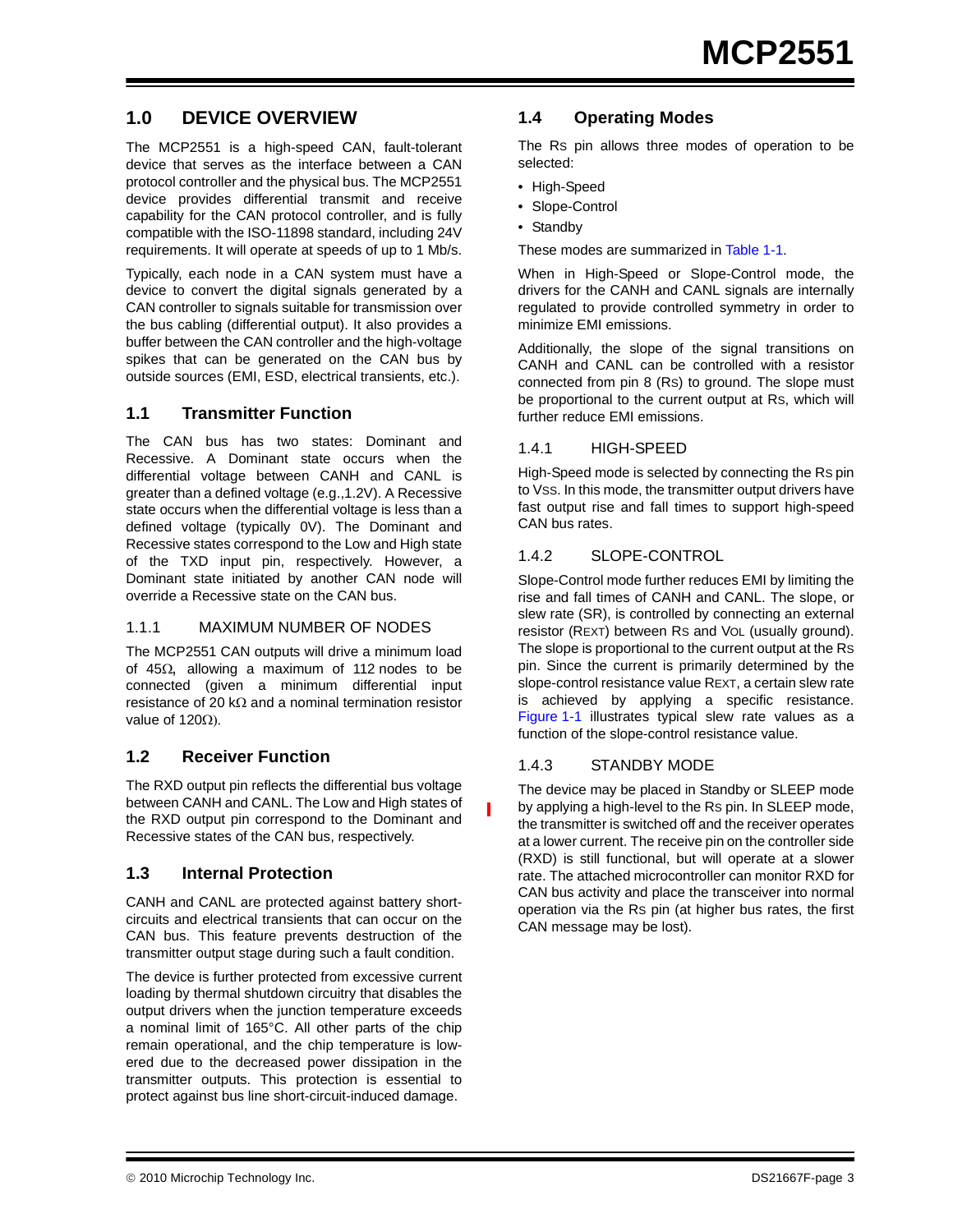<span id="page-3-0"></span>

| <b>TABLE 1-1:</b> | <b>MODES OF OPERATION</b> |
|-------------------|---------------------------|
|-------------------|---------------------------|

| Mode          | <b>Current at R<sub>s</sub> Pin</b> | <b>Resulting Voltage at Rs Pin</b> |
|---------------|-------------------------------------|------------------------------------|
| Standby       | $-$ IRS < 10 µA                     | VRS > 0.75 VDD                     |
| Slope-Control | $10 \mu$ A < -IRS < 200 $\mu$ A     | $0.4$ VDD < VRS < $0.6$ VDD        |
| High-Speed    | $-IRS < 610$ uA                     | $0 < V$ RS $< 0.3 V$ DD            |

#### **TABLE 1-2: TRANSCEIVER TRUTH TABLE**

| <b>VDD</b>                                 | <b>VRS</b>     | <b>TXD</b>  | <b>CANH</b>            | <b>CANL</b>            | Bus State <sup>(1)</sup> | $RxD^{(1)}$ |
|--------------------------------------------|----------------|-------------|------------------------|------------------------|--------------------------|-------------|
|                                            | VRS < 0.75 VDD |             | <b>HIGH</b>            | <b>LOW</b>             | Dominant                 |             |
| $4.5V \leq VDD \leq 5.5V$                  |                | or floating | Not Driven             | Not Driven             | Recessive                |             |
|                                            | Vrs > 0.75 Vdd | X           | Not Driven             | Not Driven             | Recessive                |             |
|                                            | VRS < 0.75 VDD |             | <b>HIGH</b>            | <b>LOW</b>             | Dominant                 | 0           |
| $V$ POR < $V$ DD < 4.5 $V$<br>(See Note 3) |                | or floating | Not Driven             | Not Driven             | Recessive                |             |
|                                            | VRS > 0.75 VDD | X           | Not Driven             | Not Driven             | Recessive                |             |
| $0 <$ VDD $<$ VPOR                         |                | X           | Not Driven/<br>No Load | Not Driven/<br>No Load | High Impedance           | X           |

<span id="page-3-2"></span>**Note 1:** If another bus node is transmitting a Dominant bit on the CAN bus, then RXD is a logic '0'.

**2:** X = "don't care".

**3:** Device drivers will function, although outputs are not ensured to meet the ISO-11898 specification.

## <span id="page-3-3"></span><span id="page-3-1"></span>**FIGURE 1-1: SLEW RATE VS. SLOPE-CONTROL RESISTANCE VALUE**

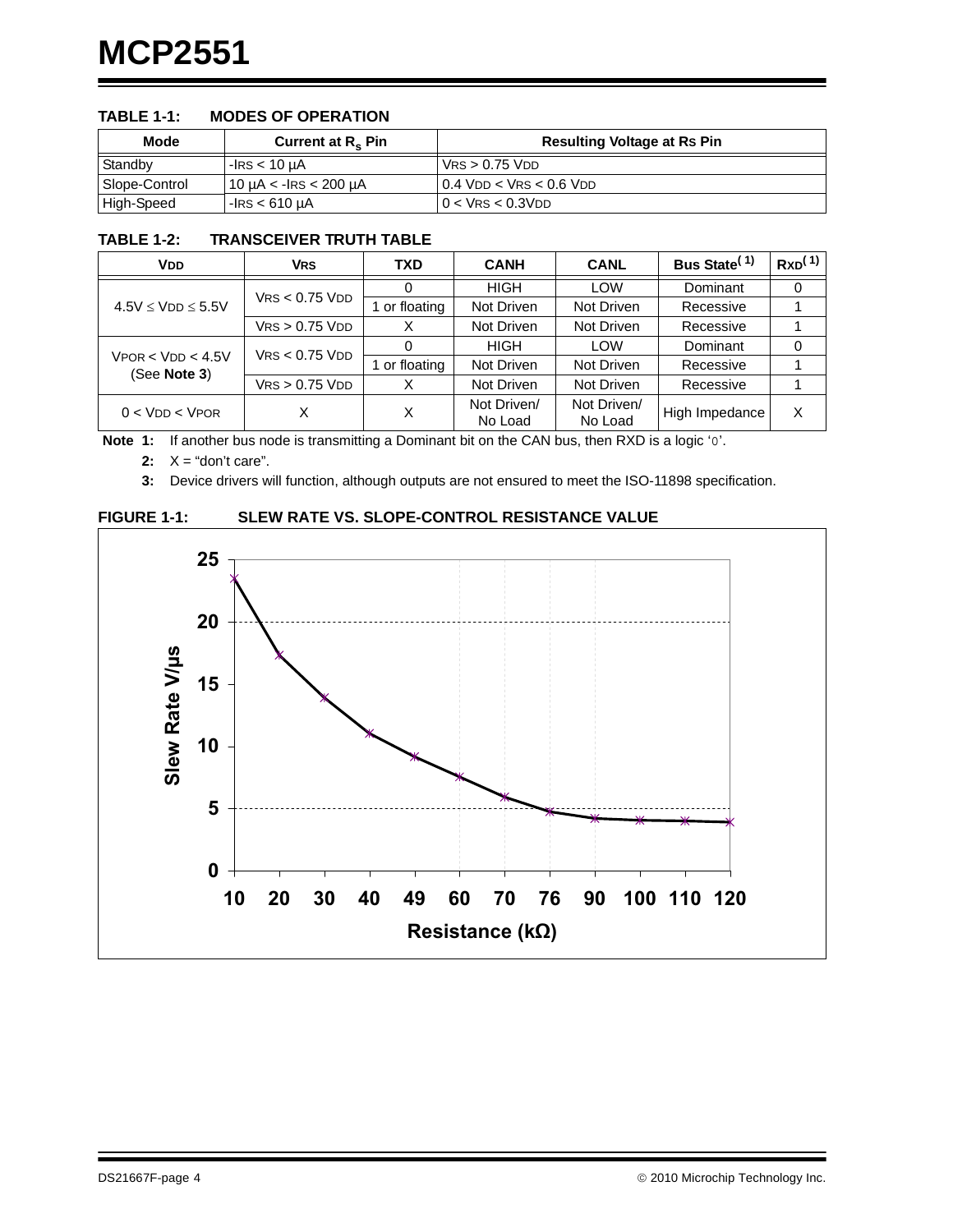#### **1.5 TXD Permanent Dominant Detection**

If the MCP2551 detects an extended Low state on the TXD input, it will disable the CANH and CANL output drivers in order to prevent the corruption of data on the CAN bus. The drivers are disabled if TXD is Low for more than 1.25 ms (minimum). This implies a maximum bit time of 62.5 us (16 kb/s bus rate), allowing up to 20 consecutive transmitted Dominant bits during a multiple bit error and error frame scenario. The drivers remain disabled as long as TXD remains Low. A rising edge on TXD will reset the timer logic and enable the CANH and CANL output drivers.

## **1.6 Power-on Reset**

When the device is powered on, CANH and CANL remain in a high-impedance state until VDD reaches the voltage-level VPORH. In addition, CANH and CANL will remain in a high-impedance state if TXD is Low when VDD reaches VPORH. CANH and CANL will become active only after TXD is asserted High. Once powered on, CANH and CANL will enter a high-impedance state if the voltage level at VDD falls below VPORL, providing voltage brown-out protection during normal operation.

## **1.7 Pin Descriptions**

The 8-pin pinout is listed in [Table 1-3](#page-4-0).

| Pin<br><b>Number</b> | Pin<br><b>Name</b>    | <b>Pin Function</b>        |  |  |  |
|----------------------|-----------------------|----------------------------|--|--|--|
| 1                    | TXD                   | Transmit Data Input        |  |  |  |
| 2                    | <b>VSS</b>            | Ground                     |  |  |  |
| 3                    | <b>V<sub>DD</sub></b> | <b>Supply Voltage</b>      |  |  |  |
| 4                    | RXD                   | <b>Receive Data Output</b> |  |  |  |
| 5                    | VRFF                  | Reference Output Voltage   |  |  |  |
| 6                    | CANL                  | CAN Low-Level Voltage I/O  |  |  |  |
| 7                    | CANH                  | CAN High-Level Voltage I/O |  |  |  |
| 8                    | Rs                    | Slope-Control Input        |  |  |  |

#### <span id="page-4-0"></span>**TABLE 1-3: MCP2551 PINOUT**

## 1.7.1 TRANSMITTER DATA INPUT (TXD)

TXD is a TTL-compatible input pin. The data on this pin is driven out on the CANH and CANL differential output pins. It is usually connected to the transmitter data output of the CAN controller device. When TXD is Low, CANH and CANL are in the Dominant state. When TXD is High, CANH and CANL are in the Recessive state, provided that another CAN node is not driving the CAN bus with a Dominant state. TXD has an internal pull-up resistor (nominal 25 kΩ to VDD).

1.7.2 GROUND SUPPLY (VSS)

Ground supply pin.

<span id="page-4-1"></span>1.7.3 SUPPLY VOLTAGE  $(V_{DD})$ 

Positive supply voltage pin.

## 1.7.4 RECEIVER DATA OUTPUT (RXD)

RXD is a CMOS-compatible output that drives High or Low depending on the differential signals on the CANH and CANL pins and is usually connected to the receiver data input of the CAN controller device. RXD is High when the CAN bus is Recessive and Low in the Dominant state.

## 1.7.5 REFERENCE VOLTAGE (VREF)

Reference Voltage Output (defined as VDD/2).

## 1.7.6 CAN LOW (CANL)

The CANL output drives the Low side of the CAN differential bus. This pin is also tied internally to the receive input comparator.

## 1.7.7 CAN HIGH (CANH)

The CANH output drives the high-side of the CAN differential bus. This pin is also tied internally to the receive input comparator.

## <span id="page-4-2"></span>1.7.8 SLOPE RESISTOR INPUT (RS)

The RS pin is used to select High-Speed, Slope-Control or Standby modes via an external biasing resistor.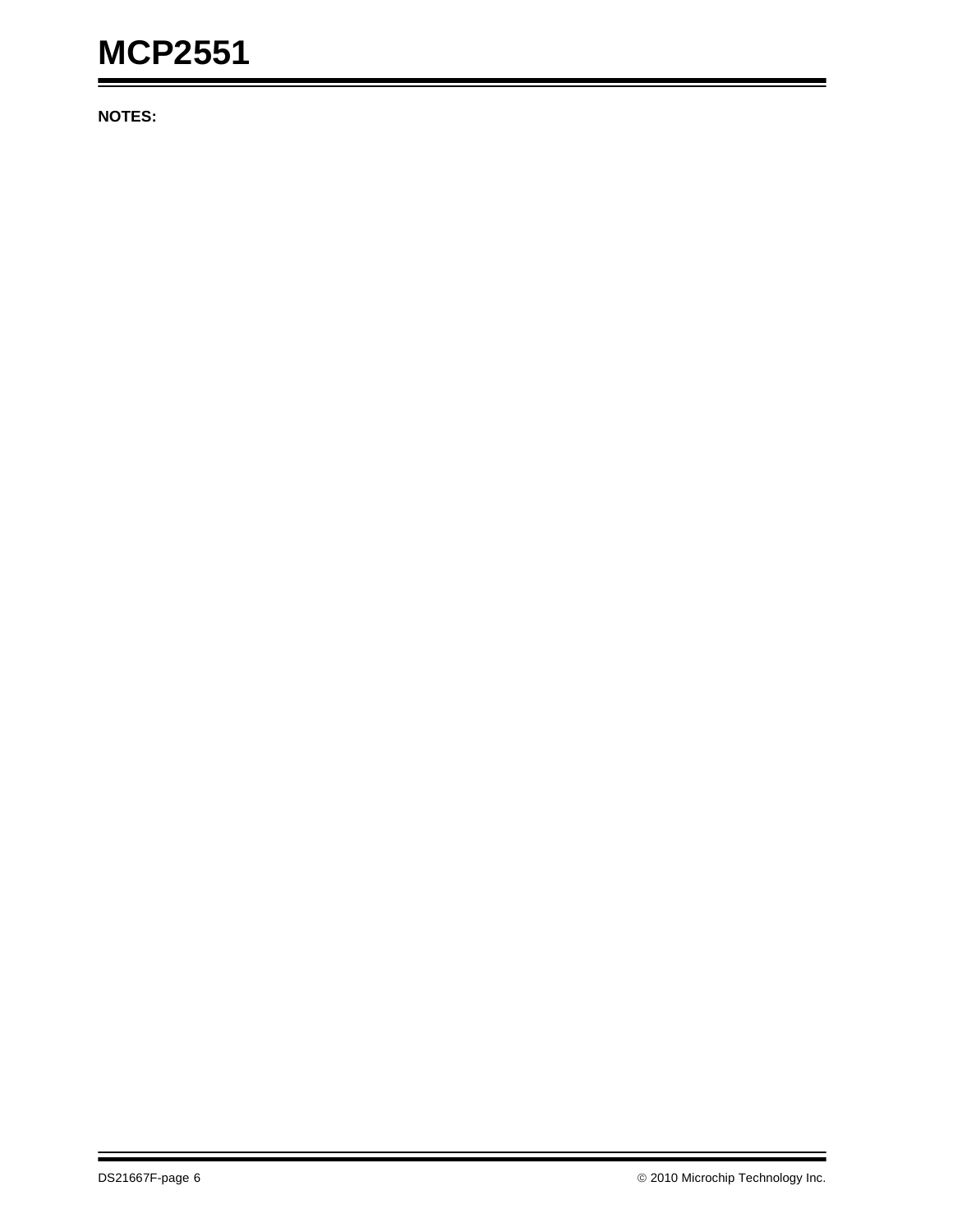## **2.0 ELECTRICAL CHARACTERISTICS**

#### **2.1 Terms and Definitions**

A number of terms are defined in ISO-11898 that are used to describe the electrical characteristics of a CAN transceiver device. These terms and definitions are summarized in this section.

#### 2.1.1 BUS VOLTAGE

VCANL and VCANH denote the voltages of the bus line wires CANL and CANH relative to ground of each individual CAN node.

#### 2.1.2 COMMON MODE BUS VOLTAGE RANGE

Boundary voltage levels of VCANL and VCANH with respect to ground, for which proper operation will occur, if up to the maximum number of CAN nodes are connected to the bus.

2.1.3 DIFFERENTIAL INTERNAL CAPACITANCE, CDIFF (OF A CAN NODE)

Capacitance seen between CANL and CANH during the Recessive state when the CAN node is disconnected from the bus (see [Figure 2-1\)](#page-6-0).

2.1.4 DIFFERENTIAL INTERNAL RESISTANCE, RDIFF (OF A CAN NODE)

Resistance seen between CANL and CANH during the Recessive state when the CAN node is disconnected from the bus (see [Figure 2-1](#page-6-0)).

#### 2.1.5 DIFFERENTIAL VOLTAGE, VDIFF (OF CAN BUS)

Differential voltage of the two-wire CAN bus, value VDIFF = VCANH - VCANL.

#### 2.1.6 INTERNAL CAPACITANCE, CIN (OF A CAN NODE)

Capacitance seen between CANL (or CANH) and ground during the Recessive state when the CAN node is disconnected from the bus (see [Figure 2-1\)](#page-6-0).

#### 2.1.7 INTERNAL RESISTANCE, RIN (OF A CAN NODE)

Resistance seen between CANL (or CANH) and ground during the Recessive state when the CAN node is disconnected from the bus (see [Figure 2-1\)](#page-6-0).

#### <span id="page-6-0"></span>**FIGURE 2-1: PHYSICAL LAYER DEFINITIONS**

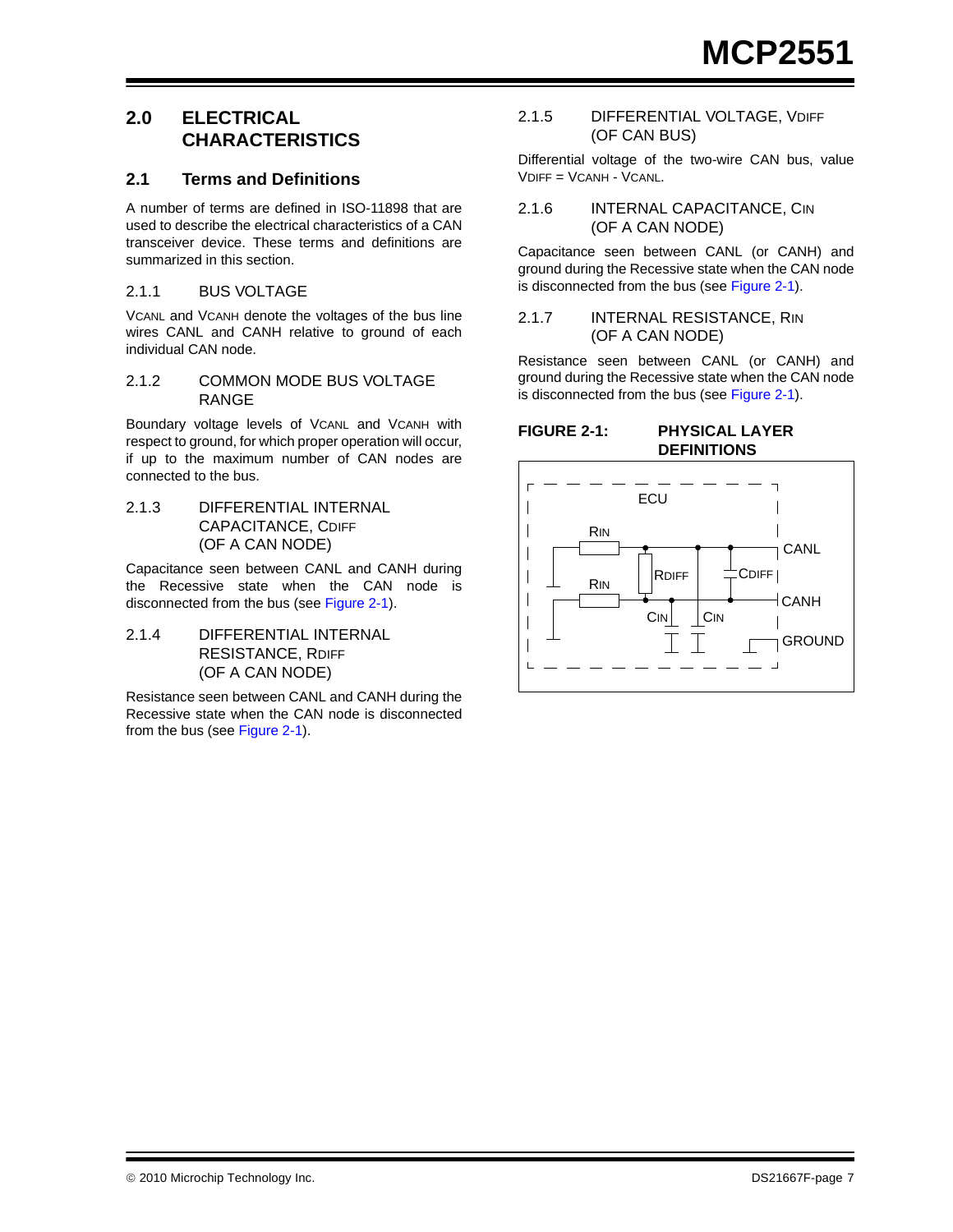## **Absolute Maximum Ratings†**

| <b>Note 1:</b> Short-circuit applied when TXD is High and Low. |  |
|----------------------------------------------------------------|--|

- <span id="page-7-1"></span><span id="page-7-0"></span>**2:** In accordance with ISO-7637.
- <span id="page-7-2"></span>**3:** In accordance with IEC 60747-1.
- **4:** Classification A: Human Body Model.

<span id="page-7-3"></span>**† NOTICE:** Stresses above those listed under "Maximum ratings" may cause permanent damage to the device. This is a stress rating only and functional operation of the device at those or any other conditions above those indicated in the operational listings of this specification is not implied. Exposure to maximum rating conditions for extended periods may affect device reliability.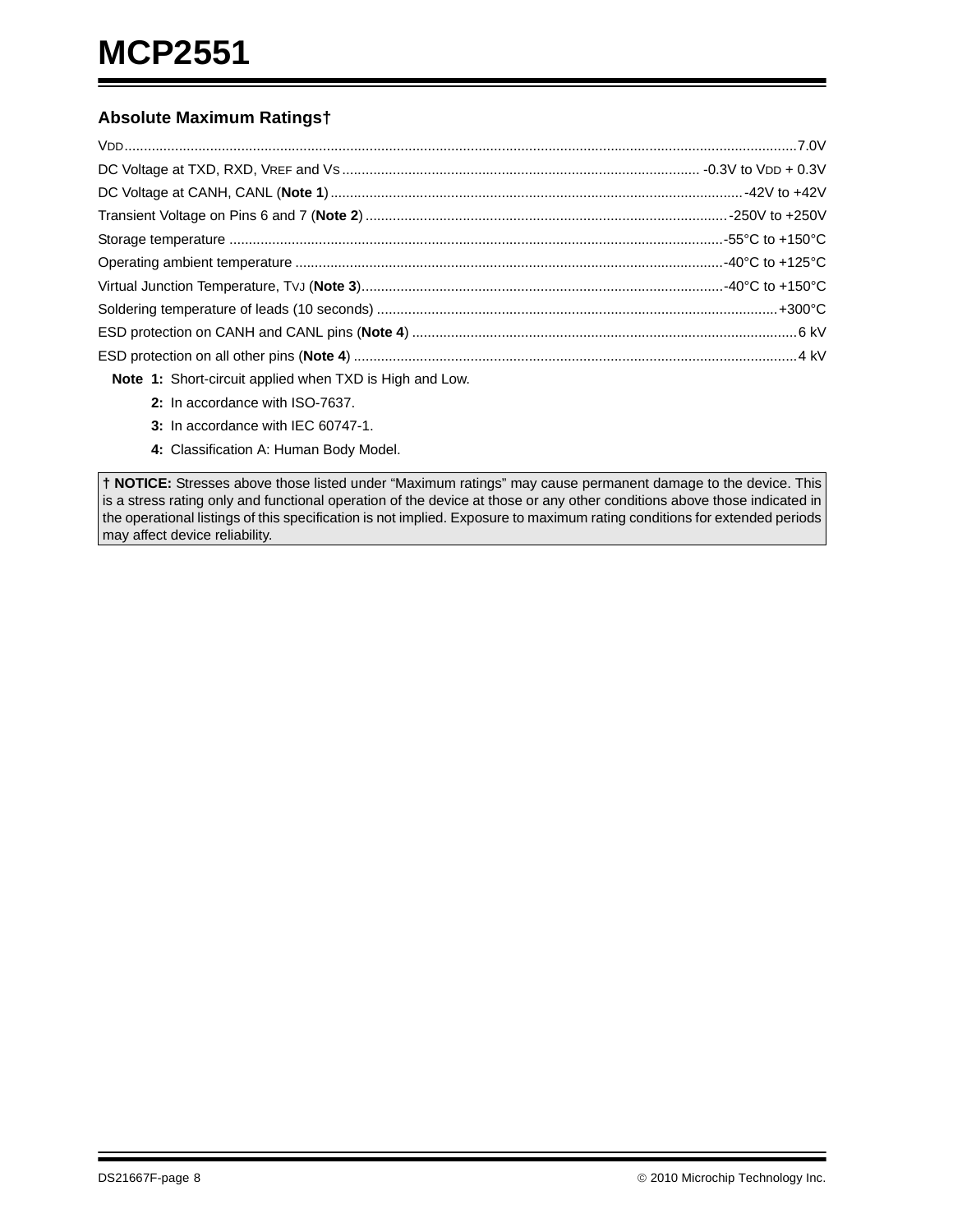## **2.2 DC Characteristics**

|                                          |                          |                                                | <b>Electrical Characteristics:</b>                                              |                     |              |                                                                       |  |  |
|------------------------------------------|--------------------------|------------------------------------------------|---------------------------------------------------------------------------------|---------------------|--------------|-----------------------------------------------------------------------|--|--|
|                                          | <b>DC Specifications</b> |                                                | TAMB = $-40^{\circ}$ C to $+85^{\circ}$ C VDD = 4.5V to 5.5V<br>Industrial (I): |                     |              |                                                                       |  |  |
|                                          |                          |                                                |                                                                                 |                     |              | Extended (E): TAMB = -40°C to +125°C VDD = 4.5V to 5.5V               |  |  |
| Param<br>No.                             | Sym                      | <b>Characteristic</b>                          | <b>Min</b>                                                                      | <b>Max</b>          | <b>Units</b> | <b>Conditions</b>                                                     |  |  |
| <b>Supply</b>                            |                          |                                                |                                                                                 |                     |              |                                                                       |  |  |
| D <sub>1</sub>                           |                          |                                                |                                                                                 | 75                  | mA           | Dominant; VTXD = 0.8V; VDD                                            |  |  |
| D <sub>2</sub>                           |                          |                                                |                                                                                 | 10                  | mA           | Recessive; VTXD = +2V;<br>$Rs = 47$ kW                                |  |  |
| D <sub>3</sub>                           | <b>IDD</b>               | <b>Supply Current</b>                          |                                                                                 | 365                 | μA           | $-40^{\circ}C \leq T_{AMB} \leq +85^{\circ}C$ , Standby;<br>(Note 2)  |  |  |
|                                          |                          |                                                |                                                                                 | 465                 | μA           | $-40^{\circ}C \leq T_{AMB} \leq +125^{\circ}C,$<br>Standby; (Note 2)  |  |  |
| D <sub>4</sub>                           | <b>VPORH</b>             | High-level of the Power-on<br>Reset comparator | 3.8                                                                             | 4.3                 | V            | CANH, CANL outputs are active<br>when VDD > VPORH                     |  |  |
| D5                                       | <b>VPORL</b>             | Low-level of the Power-on<br>Reset comparator  | 3.4                                                                             | 4.0                 | $\vee$       | CANH, CANL outputs are not<br>active when VDD < VPORL                 |  |  |
| D <sub>6</sub>                           | <b>VPORD</b>             | Hysteresis of Power-on<br>Reset comparator     | 0.3                                                                             | 0.8                 | V            | Note 1                                                                |  |  |
| <b>Bus Line (CANH; CANL) Transmitter</b> |                          |                                                |                                                                                 |                     |              |                                                                       |  |  |
| D7                                       | VCANH(r);<br>VCANL(r)    | CANH, CANL Recessive<br>bus voltage            | 2.0                                                                             | 3.0                 | V            | $VTXD = VDD$ ; no load.                                               |  |  |
| D <sub>8</sub>                           | IO(CANH)(reces)          |                                                | $-2$                                                                            | $+2$                | mA           | $-2V < V(CAHL,CANH) < +7V$ ,<br>$0V$ <vdd 5.5v<="" <="" td=""></vdd>  |  |  |
| D <sub>9</sub>                           | IO(CANL)(reces)          | Recessive output current                       | $-10$                                                                           | $+10$               | mA           | $-5V < V(CANL,CANH) < +40V$ ,<br>$0V$ <vdd 5.5v<="" <="" td=""></vdd> |  |  |
| D10                                      | VO(CANH)                 | <b>CANH Dominant</b><br>output voltage         | 2.75                                                                            | 4.5                 | V            | $VTXD = 0.8V$                                                         |  |  |
| D <sub>11</sub>                          | VO(CANL)                 | <b>CANL Dominant</b><br>output voltage         | 0.5                                                                             | 2.25                | V            | $VTXD = 0.8V$                                                         |  |  |
| D <sub>12</sub>                          | $V$ DIFF $(r)(o)$        | Recessive differential<br>output voltage       | $-500$                                                                          | $+50$               | mV           | $VTXD = 2V$ ; no load                                                 |  |  |
| D <sub>13</sub>                          | $V$ DIFF $(d)(o)$        | Dominant differential<br>output voltage        | 1.5                                                                             | 3.0                 | V            | $VTXD = 0.8V$ ; $VDD = 5V$<br>$40W < RL < 60W$ (Note 2)               |  |  |
| D14                                      |                          |                                                |                                                                                 | $-200$              | mA           | $VCANH = -5V$                                                         |  |  |
| D <sub>15</sub>                          | IO(SC)(CANH)             | CANH short-circuit<br>output current           |                                                                                 | $-100$<br>(typical) | mA           | $VCANH = -40V, +40V.$ (Note 1)                                        |  |  |
| D16                                      | IO(SC)(CANL)I            | <b>CANL</b> short-circuit<br>output current    |                                                                                 | 200                 | mA           | $VCANL = -40V, +40V.$ (Note 1)                                        |  |  |
| D <sub>17</sub>                          | $V$ DIFF $(r)(i)$        | Recessive differential                         | $-1.0$                                                                          | $+0.5$              | V            | $-2V < V(CANL, CANH) < +7V$<br>(Note 3)                               |  |  |
|                                          |                          | input voltage                                  | $-1.0$                                                                          | $+0.4$              | V            | $-12V < V(CANL, CANH) < +12V$<br>(Note 3)                             |  |  |

<span id="page-8-2"></span><span id="page-8-1"></span><span id="page-8-0"></span>**Note 1:** This parameter is periodically sampled and not 100% tested.

**2:** ITXD = IRXD = IVREF = 0 mA; 0V < VCANL < VDD; 0V < VCANH < VDD; VRS = VDD.

**3:** This is valid for the receiver in all modes; High-speed, Slope-control and Standby.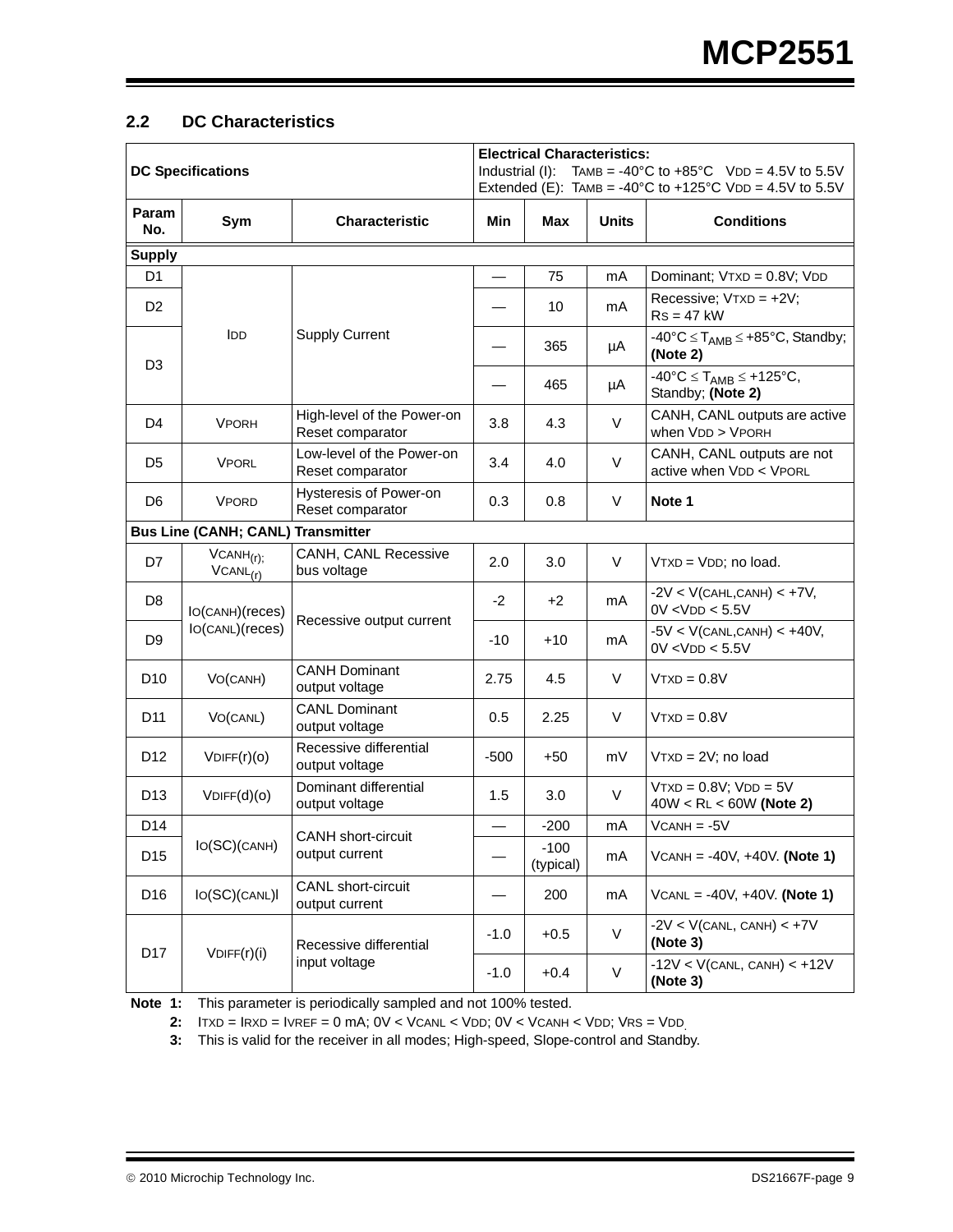## **2.2 DC Characteristics (Continued)**

| <b>DC Specifications (Continued)</b>                                       |                                        |                                                                            | <b>Electrical Characteristics:</b><br>TAMB = $-40^{\circ}$ C to $+85^{\circ}$ C VDD = 4.5V to 5.5V<br>Industrial (I):<br>Extended (E): TAMB = -40°C to +125°C VDD = 4.5V to 5.5V |              |                  |                                           |
|----------------------------------------------------------------------------|----------------------------------------|----------------------------------------------------------------------------|----------------------------------------------------------------------------------------------------------------------------------------------------------------------------------|--------------|------------------|-------------------------------------------|
| Param<br>No.                                                               | Sym                                    | <b>Characteristic</b>                                                      | <b>Min</b>                                                                                                                                                                       | Max          | <b>Units</b>     | <b>Conditions</b>                         |
|                                                                            |                                        | Bus Line (CANH; CANL) Receiver: [TXD = 2V; pins 6 and 7 externally driven] |                                                                                                                                                                                  |              |                  |                                           |
| D18                                                                        | $V$ DIFF $(d)(i)$                      | Dominant differential                                                      | 0.9                                                                                                                                                                              | 5.0          | V                | $-2V < V(CANL, CANH) < +7V$<br>(Note 3)   |
|                                                                            |                                        | input voltage                                                              | 1.0                                                                                                                                                                              | 5.0          | V                | $-12V < V(CANL, CANH) < +12V$<br>(Note 3) |
| D <sub>19</sub>                                                            | VDIFF(h)(i)                            | Differential input hysteresis                                              | 100                                                                                                                                                                              | 200          | mV               | See Figure 2-3 (Note 1)                   |
| D <sub>20</sub>                                                            | <b>RIN</b>                             | CANH, CANL Common-<br>mode input resistance                                | 5                                                                                                                                                                                | 50           | kW               |                                           |
| D <sub>21</sub>                                                            | RIN(d)                                 | Deviation between CANH<br>and CANL Common-mode<br>input resistance         | -3                                                                                                                                                                               | +3           | $\%$             | VCANH = VCANL                             |
| Bus Line (CANH; CANL) Receiver: [TXD = 2V; pins 6 and 7 externally driven] |                                        |                                                                            |                                                                                                                                                                                  |              |                  |                                           |
| D <sub>22</sub>                                                            | <b>RDIFF</b>                           | Differential input resistance                                              | 20                                                                                                                                                                               | 100          | kW               |                                           |
| D24                                                                        | Iц                                     | CANH, CANL input leakage<br>current                                        |                                                                                                                                                                                  | 150          | μA               | VDD < VPOP;<br>$VCANH = VCANL = +5V$      |
|                                                                            | Transmitter Data Input (TXD)           |                                                                            |                                                                                                                                                                                  |              |                  |                                           |
| D <sub>25</sub>                                                            | <b>VIH</b>                             | High-level input voltage                                                   | 2.0                                                                                                                                                                              | <b>VDD</b>   | V                | <b>Output Recessive</b>                   |
| D <sub>26</sub>                                                            | <b>VIL</b>                             | Low-level input voltage                                                    | <b>Vss</b>                                                                                                                                                                       | $+0.8$       | V                | <b>Output Dominant</b>                    |
| D27                                                                        | IІН                                    | High-level input current                                                   | -1                                                                                                                                                                               | +1           | μA               | $VTXD = VDD$                              |
| D <sub>28</sub>                                                            | IIL                                    | Low-level input current                                                    | $-100$                                                                                                                                                                           | $-400$       | μA               | $VtxD = 0V$                               |
|                                                                            | <b>Receiver Data Output (RXD)</b>      |                                                                            |                                                                                                                                                                                  |              |                  |                                           |
| D31                                                                        | <b>VOH</b>                             | High-level output voltage                                                  | 0.7 <sub>VD</sub><br>D                                                                                                                                                           |              | V                | $IOH = 8 mA$                              |
| D32                                                                        | VOL                                    | Low-level output voltage                                                   |                                                                                                                                                                                  | 0.8          | V                | $IoL = 8 mA$                              |
|                                                                            | <b>Voltage Reference Output (VREF)</b> |                                                                            |                                                                                                                                                                                  |              |                  |                                           |
| D33                                                                        | <b>VREF</b>                            | Reference output voltage                                                   | 0.45V<br><b>DD</b>                                                                                                                                                               | 0.55 VD<br>D | $\vee$           | $-50 \mu A <$ IVREF $< 50 \mu A$          |
|                                                                            | <b>Standby/Slope-Control (Rs pin)</b>  |                                                                            |                                                                                                                                                                                  |              |                  |                                           |
| D34                                                                        | <b>VSTB</b>                            | Input voltage for standby<br>mode                                          | 0.75V<br>DD                                                                                                                                                                      |              | V                |                                           |
| D35                                                                        | <b>ISLOPE</b>                          | Slope-control mode current                                                 | $-10$                                                                                                                                                                            | $-200$       | μA               |                                           |
| D36                                                                        | <b>VSLOPE</b>                          | Slope-control mode voltage                                                 | $0.4$ VD<br>D                                                                                                                                                                    | 0.6 VDD      | $\sf V$          |                                           |
|                                                                            | <b>Thermal Shutdown</b>                |                                                                            |                                                                                                                                                                                  |              |                  |                                           |
| D37                                                                        | $TJ_{(sd)}$                            | Shutdown junction<br>temperature                                           | 155                                                                                                                                                                              | 180          | $^{\circ}$ C     | Note 1                                    |
| D38                                                                        | $TJ_{(h)}$                             | Shutdown temperature<br>hysteresis                                         | 20                                                                                                                                                                               | 30           | $\mathrm{^{o}C}$ | $-12V < V(CANL, CANH) < +12V$<br>(Note 3) |

**Note 1:** This parameter is periodically sampled and not 100% tested.

**2:** ITXD = IRXD = IVREF = 0 mA; 0V < VCANL < VDD; 0V < VCANH < VDD; VRS = VDD.

**3:** This is valid for the receiver in all modes; High-speed, Slope-control and Standby.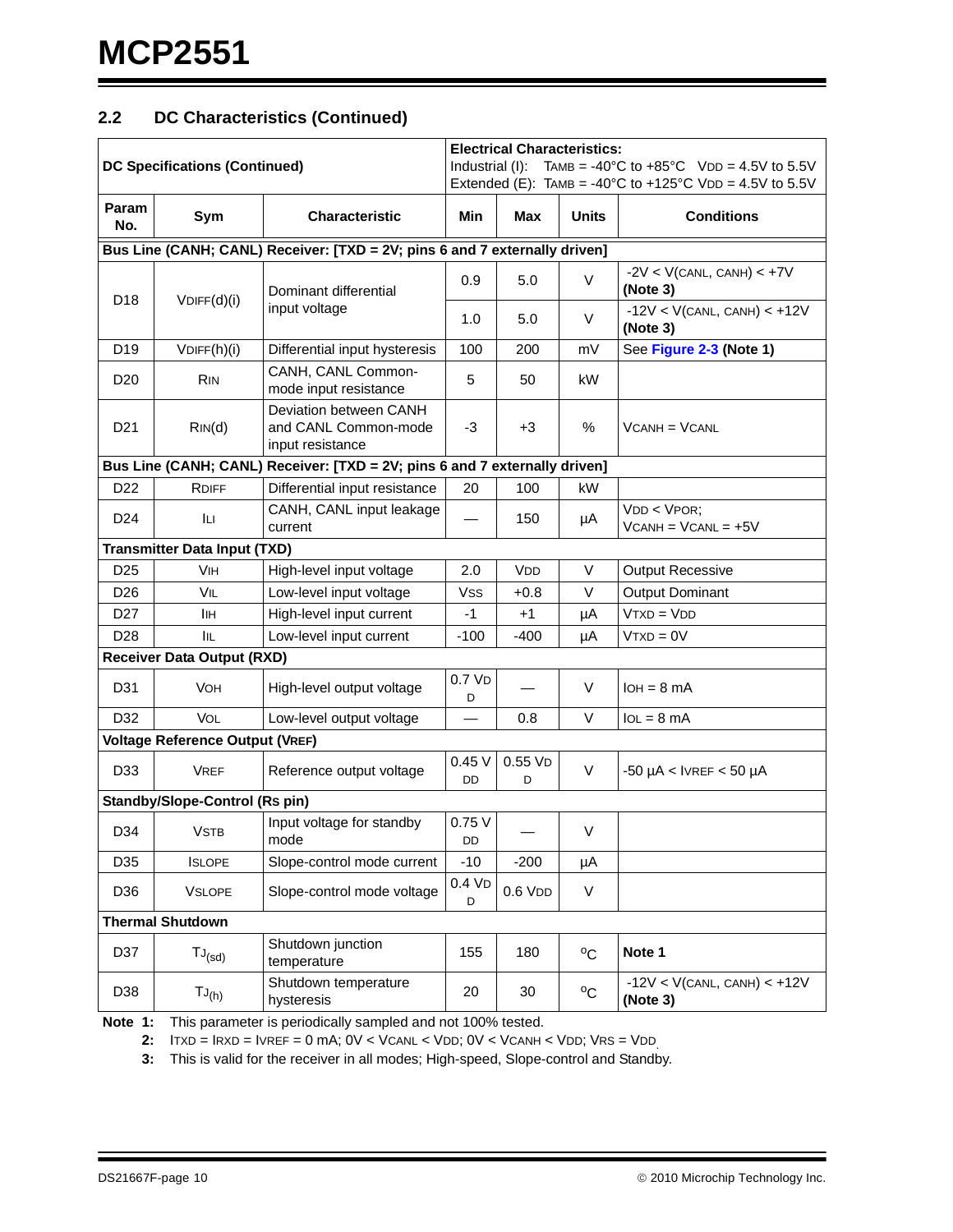#### <span id="page-10-1"></span>**FIGURE 2-1: TEST CIRCUIT FOR ELECTRICAL CHARACTERISTICS**



#### **FIGURE 2-2: TEST CIRCUIT FOR AUTOMOTIVE TRANSIENTS**



#### <span id="page-10-0"></span>**FIGURE 2-3: HYSTERESIS OF THE RECEIVER**

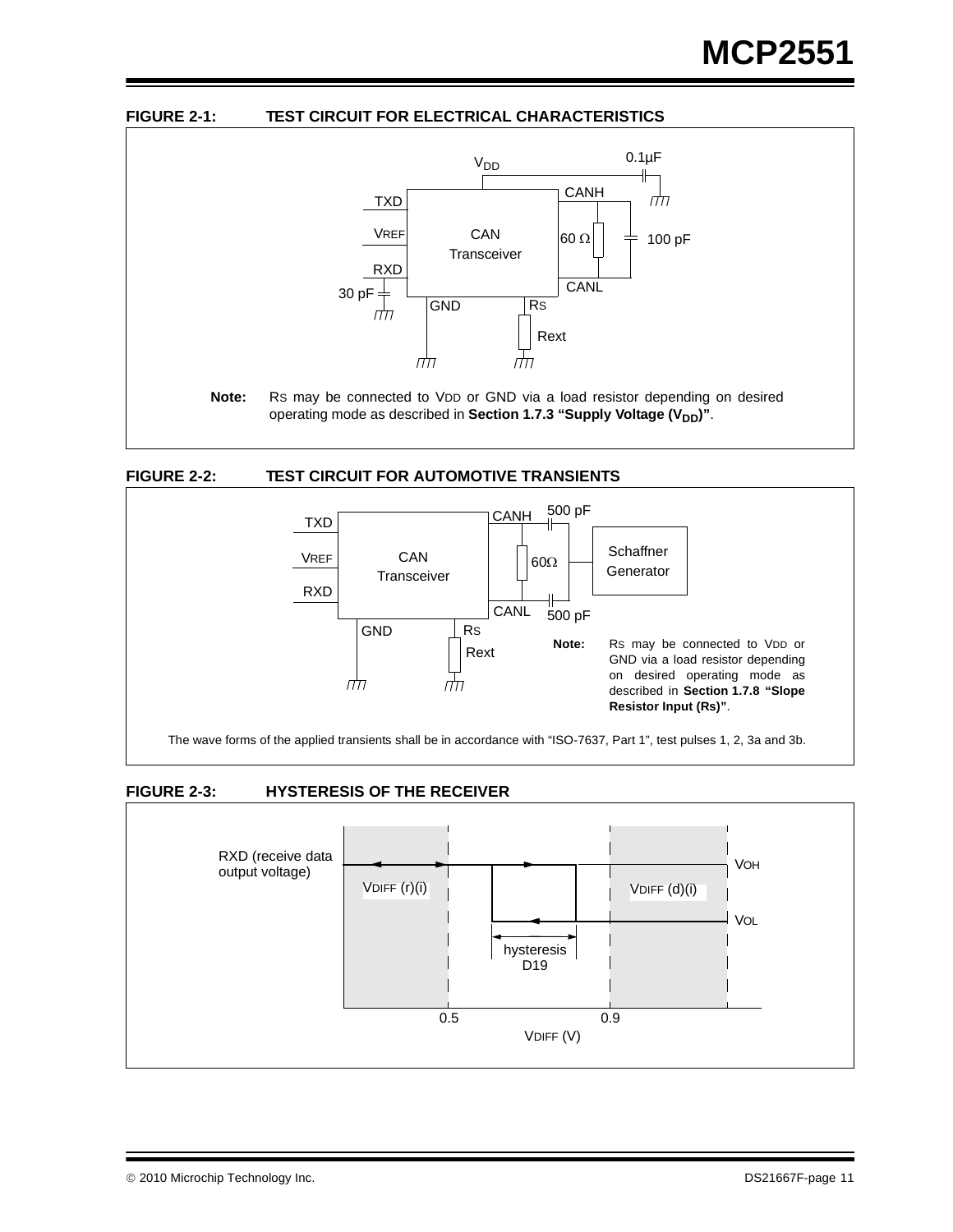## **2.3 AC Characteristics**

| <b>AC Specifications</b> |                              |                                                         | <b>Electrical Characteristics:</b><br>Industrial (I):<br>TAMB = $-40^{\circ}$ C to $+85^{\circ}$ C VDD = 4.5V to 5.5V<br>Extended (E): TAMB = -40°C to +125°C VDD = 4.5V to 5.5V |                 |           |                                                                      |  |
|--------------------------|------------------------------|---------------------------------------------------------|----------------------------------------------------------------------------------------------------------------------------------------------------------------------------------|-----------------|-----------|----------------------------------------------------------------------|--|
| Param<br>No.             | <b>Characteristic</b><br>Sym |                                                         | <b>Min</b>                                                                                                                                                                       | Max             | Units     | <b>Conditions</b>                                                    |  |
| $\mathbf{1}$             | <b>tBIT</b>                  | <b>Bit time</b>                                         | 1                                                                                                                                                                                | 62.5            | μs        | $VRS = 0V$                                                           |  |
| $\overline{2}$           | fbit                         | Bit frequency                                           | 16                                                                                                                                                                               | 1000            | kHz       | $VRS = 0V$                                                           |  |
| 3                        | TtxL2bus(d)                  | Delay TXD to bus active                                 |                                                                                                                                                                                  | 70              | ns        | $-40^{\circ}C \leq$ TAMB $\leq$ +125°C,<br>$VRS = 0V$                |  |
| 4                        | TtxH2bus(r)                  | Delay TXD to bus inactive                               |                                                                                                                                                                                  | 125             | ns        | $-40^{\circ}$ C $\leq$ TAMB $\leq$ +85°C,<br>$VRS = 0V$              |  |
|                          |                              |                                                         |                                                                                                                                                                                  | 170             | ns        | $-40^{\circ}$ C $\leq$ TAMB $\leq$ +125°C,<br>$VRS = 0V$             |  |
| 5                        | TtxL2rx(d)                   | Delay TXD to receive active                             |                                                                                                                                                                                  | 130             | ns        | $-40^{\circ}$ C $\leq$ TAMB $\leq$ +125°C,<br>$VRS = 0V$             |  |
|                          |                              |                                                         |                                                                                                                                                                                  | 250             | ns        | $-40^{\circ}$ C $\leq$ TAMB $\leq$ +125°C,<br>$Rs = 47 k\Omega$      |  |
|                          |                              |                                                         |                                                                                                                                                                                  | 175             | ns        | $-40^{\circ}$ C $\leq$ TAMB $\leq$ +85°C,<br>$VRS = 0V$              |  |
|                          | TtxH2rx(r)                   | Delay TXD to receiver<br>inactive                       |                                                                                                                                                                                  | 225             | ns        | $-40^{\circ}$ C $\leq$ TAMB $\leq$ +85°C,<br>$Rs = 47 k\Omega$       |  |
| 6                        |                              |                                                         |                                                                                                                                                                                  | 235             | ns        | $-40^{\circ}$ C $\leq$ TAMB $\leq$ +125°C,<br>$VRS = 0V$             |  |
|                          |                              |                                                         |                                                                                                                                                                                  | 400             | ns        | $-40^{\circ}$ C $\leq$ TAMB $\leq$ +125°C,<br>$Rs = 47 k\Omega$      |  |
| $\overline{7}$           | SR.                          | CANH, CANL slew rate                                    | 5.5                                                                                                                                                                              | 8.5             | $V/\mu s$ | Refer to Figure 2-1;<br>$Rs = 47 k\Omega$ , (Note 1)                 |  |
| 10                       | tWAKE                        | Wake-up time from standby<br>(Rs pin)                   |                                                                                                                                                                                  | 5               | μs        | See Figure 2-5                                                       |  |
| 11                       | TbusD2rx(s)                  | Bus Dominant to RXD Low<br>(Standby mode)               |                                                                                                                                                                                  | 550             | ns        | $VRS = +4V$ ; (See Figure 2-6)                                       |  |
| 12 <sup>2</sup>          | CIN(CANH)<br>CIN(CANL)       | CANH; CANL input<br>capacitance                         |                                                                                                                                                                                  | 20<br>(typical) | рF        | 1 Mb/s data rate;<br>$VTXD = VDD$ , (Note 1)                         |  |
| 13                       | <b>CDIFF</b>                 | Differential input<br>capacitance                       |                                                                                                                                                                                  | 10<br>(typical) | рF        | 1 Mb/s data rate<br>(Note 1)                                         |  |
| 14                       | TtxL2busZ                    | <b>TX Permanent Dominant</b><br>Timer Disable Time      | 1.25                                                                                                                                                                             | $\overline{4}$  | ms        |                                                                      |  |
| 15                       | TtxR2pdt(res)                | <b>TX Permanent Dominant</b><br><b>Timer Reset Time</b> |                                                                                                                                                                                  | $\mathbf{1}$    | μs        | Rising edge on TXD while<br>device is in permanent<br>Dominant state |  |

<span id="page-11-0"></span>**Note 1:** This parameter is periodically sampled and not 100% tested.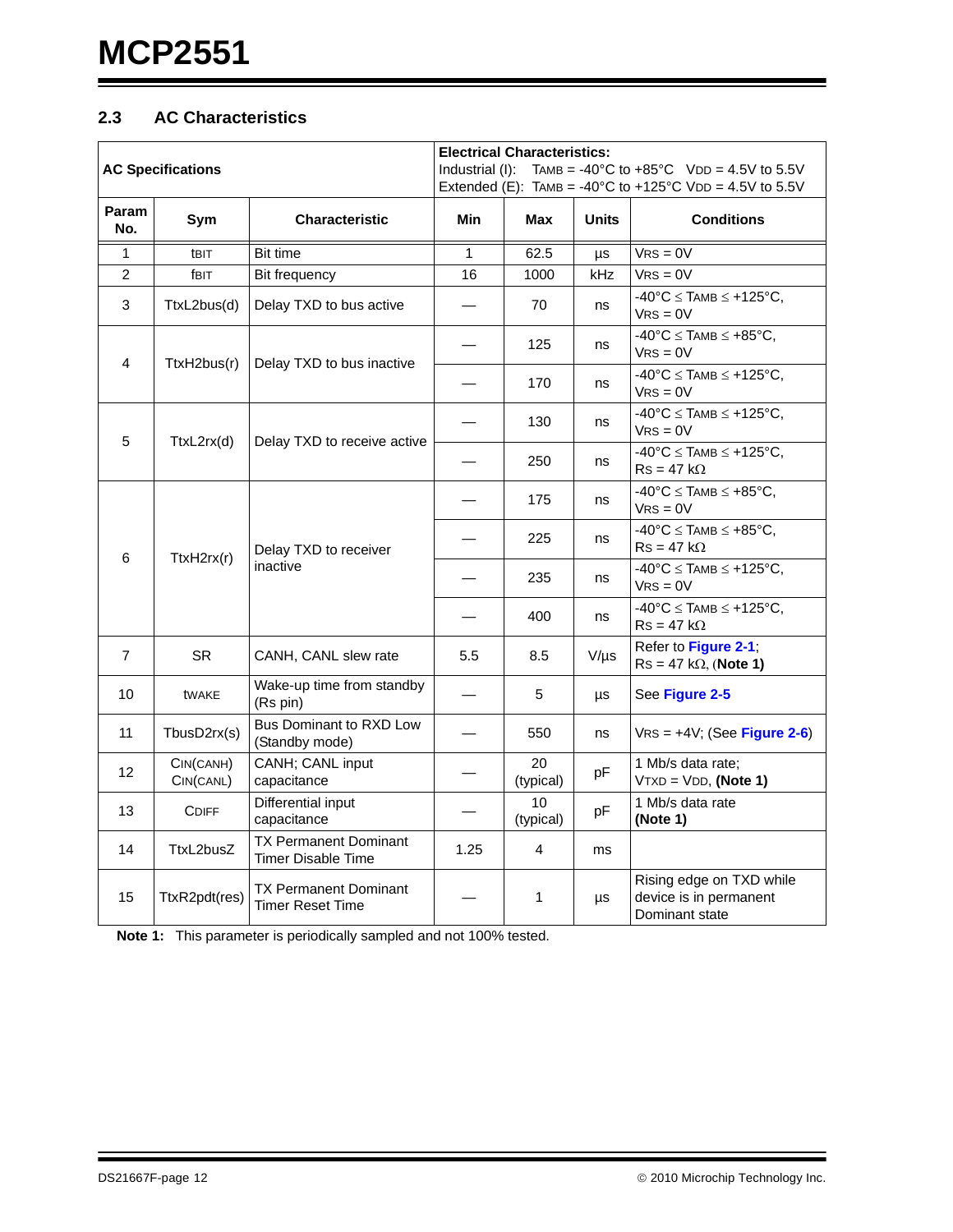## **2.4 Timing Diagrams and Specifications**





<span id="page-12-0"></span>



<span id="page-12-1"></span>**FIGURE 2-6: TIMING DIAGRAM FOR BUS DOMINANT TO RXD LOW (STANDBY MODE)**

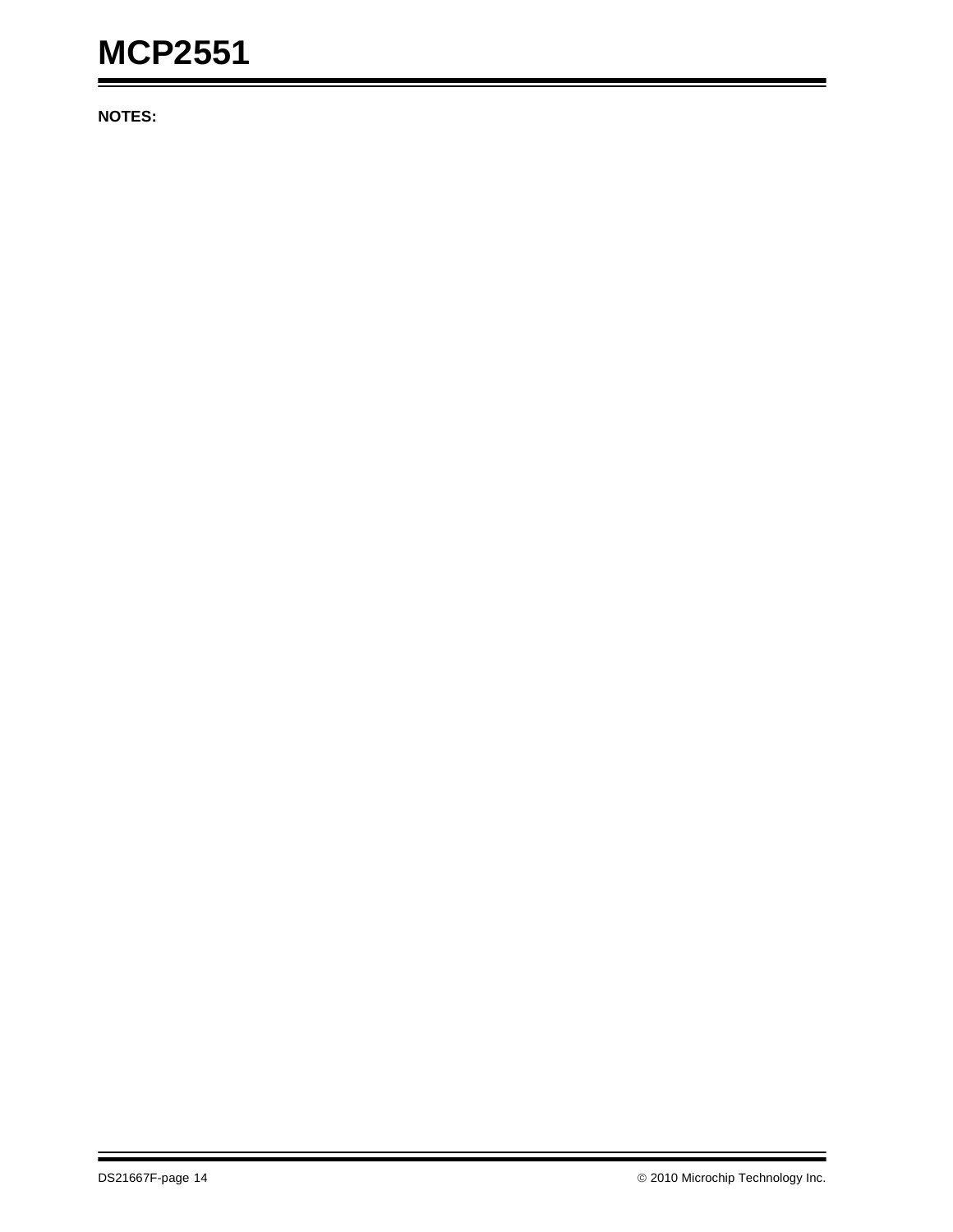## **3.0 PACKAGING INFORMATION**

## **3.1 Package Marking Information**



|       | Legend: XXX<br>Y<br>YY<br><b>WW</b><br><b>NNN</b><br>(e3) | Customer-specific information<br>Year code (last digit of calendar year)<br>Year code (last 2 digits of calendar year)<br>Week code (week of January 1 is week '01')<br>Alphanumeric traceability code<br>Pb-free JEDEC designator for Matte Tin (Sn)<br>This package is Pb-free. The Pb-free JEDEC designator (e3)<br>can be found on the outer packaging for this package. |
|-------|-----------------------------------------------------------|------------------------------------------------------------------------------------------------------------------------------------------------------------------------------------------------------------------------------------------------------------------------------------------------------------------------------------------------------------------------------|
| Note: |                                                           | In the event the full Microchip part number cannot be marked on one line, it will<br>be carried over to the next line, thus limiting the number of available<br>characters for customer-specific information.                                                                                                                                                                |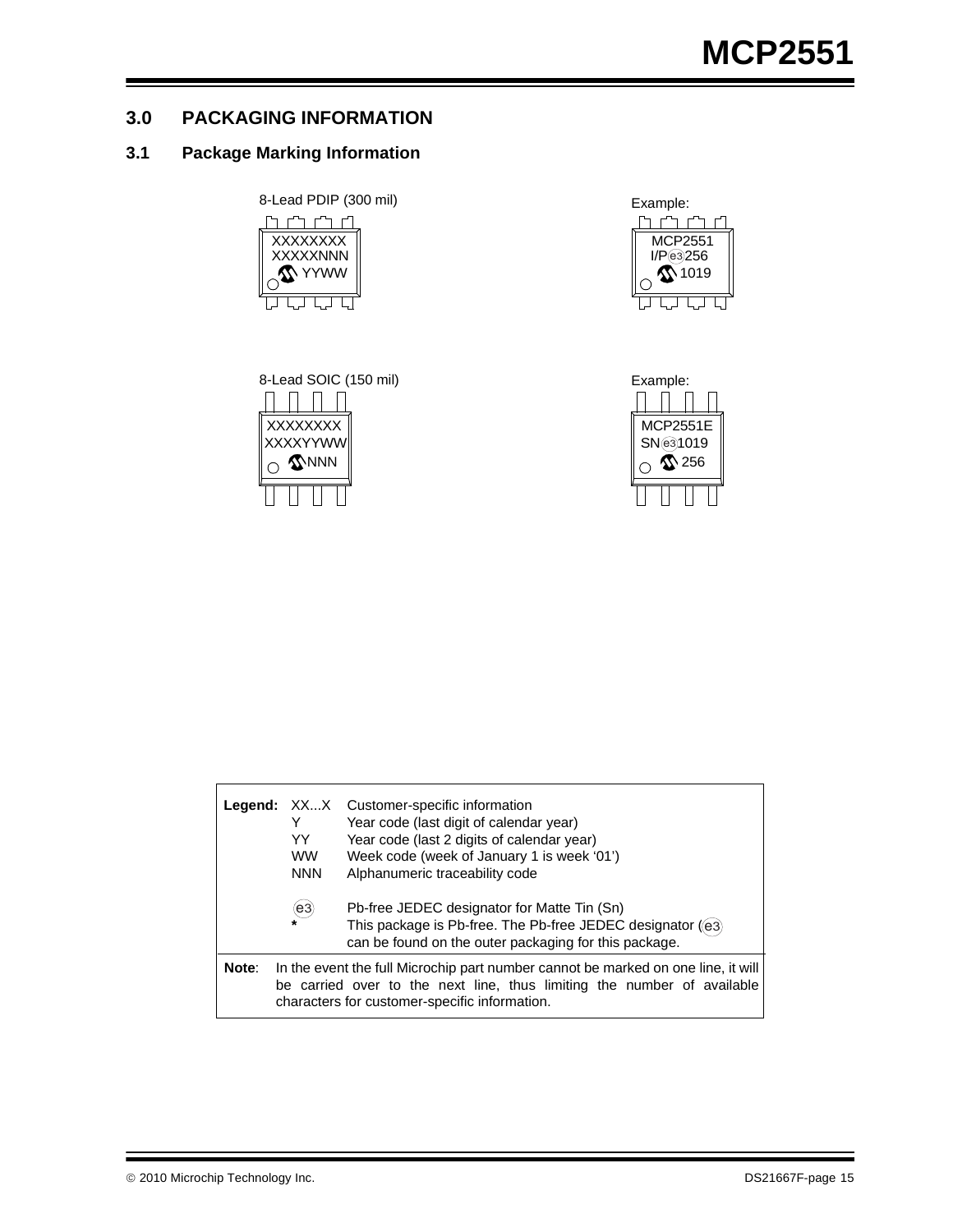## 8-Lead Plastic Dual In-Line (P) - 300 mil Body [PDIP]

Note: For the most current package drawings, please see the Microchip Packaging Specification located at http://www.microchip.com/packaging



|                                 | <b>INCHES</b>  |            |            |            |  |  |
|---------------------------------|----------------|------------|------------|------------|--|--|
| <b>Dimension Limits</b>         |                | <b>MIN</b> | <b>NOM</b> | <b>MAX</b> |  |  |
| Number of Pins                  | N              |            | 8          |            |  |  |
| Pitch                           | e              | .100 BSC   |            |            |  |  |
| Top to Seating Plane            | A              |            |            | .210       |  |  |
| <b>Molded Package Thickness</b> | A2             | .115       | .130       | .195       |  |  |
| <b>Base to Seating Plane</b>    | A <sub>1</sub> | .015       |            |            |  |  |
| Shoulder to Shoulder Width      | Ε              | .290       | .310       | .325       |  |  |
| Molded Package Width            | E <sub>1</sub> | .240       | .250       | .280       |  |  |
| Overall Length                  | D              | .348       | .365       | .400       |  |  |
| Tip to Seating Plane            | L              | .115       | .130       | .150       |  |  |
| <b>Lead Thickness</b>           | C              | .008       | .010       | .015       |  |  |
| <b>Upper Lead Width</b>         | b <sub>1</sub> | .040       | .060       | .070       |  |  |
| Lower Lead Width                | b              | .014       | .018       | .022       |  |  |
| Overall Row Spacing §           | eВ             |            |            | .430       |  |  |

#### Notes:

- 1. Pin 1 visual index feature may vary, but must be located with the hatched area.
- 2. § Significant Characteristic.
- 3. Dimensions D and E1 do not include mold flash or protrusions. Mold flash or protrusions shall not exceed .010" per side.
- 4. Dimensioning and tolerancing per ASME Y14.5M.

BSC: Basic Dimension. Theoretically exact value shown without tolerances.

Microchip Technology Drawing C04-018E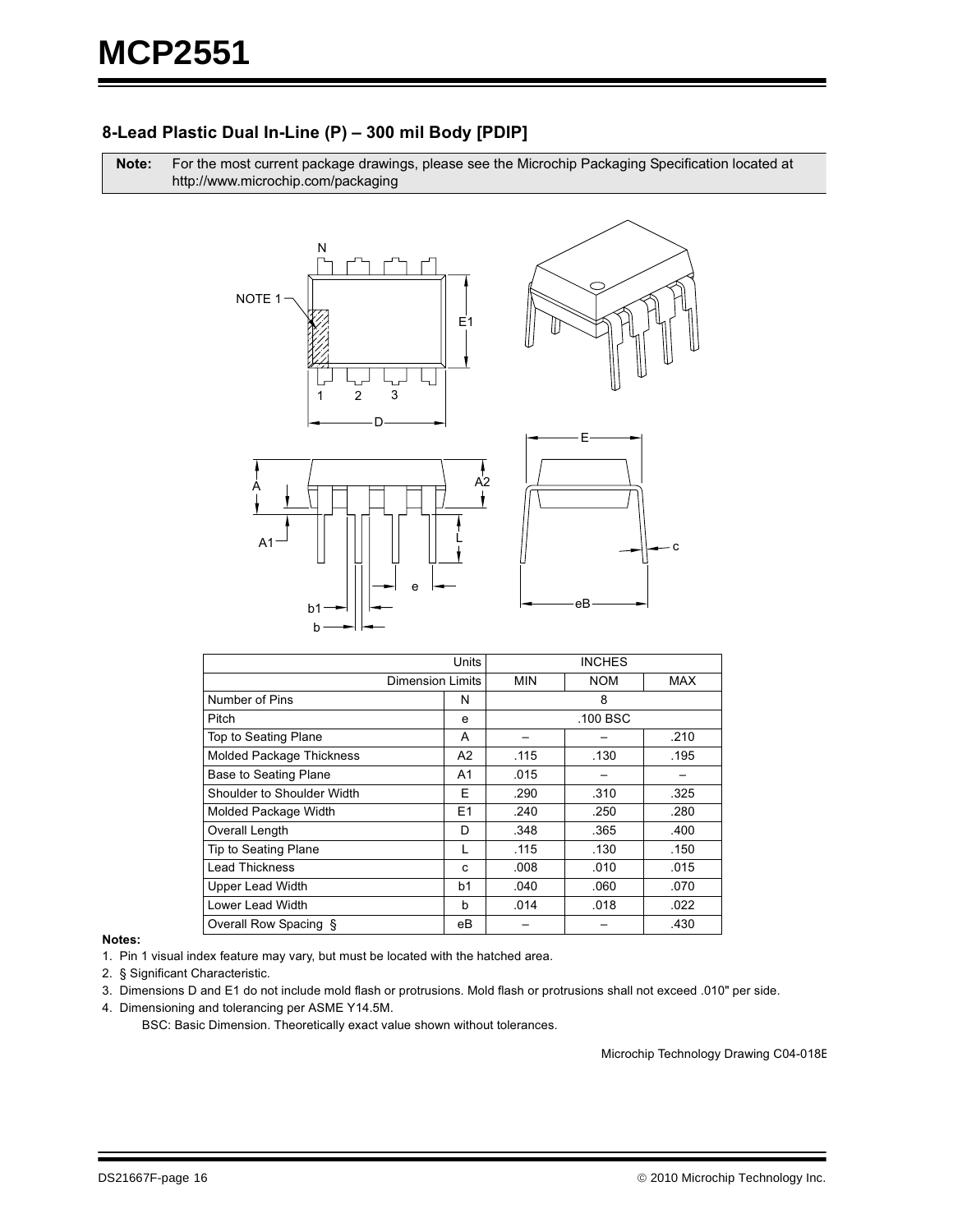## 8-Lead Plastic Small Outline (SN) - Narrow, 3.90 mm Body [SOIC]

Note: For the most current package drawings, please see the Microchip Packaging Specification located at http://www.microchip.com/packaging



|                                 | <b>MILLIMETERS</b> |              |            |              |  |
|---------------------------------|--------------------|--------------|------------|--------------|--|
| <b>Dimension Limits</b>         | <b>MIN</b>         | <b>NOM</b>   | <b>MAX</b> |              |  |
| Number of Pins                  | N                  | 8            |            |              |  |
| Pitch                           | e                  |              | 1.27 BSC   |              |  |
| Overall Height                  | A                  |              |            | 1.75         |  |
| <b>Molded Package Thickness</b> | A <sub>2</sub>     | 1.25         |            |              |  |
| Standoff §                      | A <sub>1</sub>     | 0.10         |            | 0.25         |  |
| Overall Width                   | Е                  | 6.00 BSC     |            |              |  |
| Molded Package Width            | E <sub>1</sub>     | 3.90 BSC     |            |              |  |
| Overall Length                  | D                  | 4.90 BSC     |            |              |  |
| Chamfer (optional)              | h                  | 0.25<br>0.50 |            |              |  |
| Foot Length                     | L                  | 0.40         |            | 1.27         |  |
| Footprint                       | L1                 |              | 1.04 REF   |              |  |
| Foot Angle                      | φ                  | $0^{\circ}$  |            | $8^{\circ}$  |  |
| <b>Lead Thickness</b>           | C                  | 0.17<br>0.25 |            |              |  |
| Lead Width                      | b                  | 0.31         |            | 0.51         |  |
| Mold Draft Angle Top            | $\alpha$           | $5^{\circ}$  |            | $15^{\circ}$ |  |
| Mold Draft Angle Bottom         | β                  | $5^{\circ}$  |            | $15^{\circ}$ |  |

#### Notes:

1. Pin 1 visual index feature may vary, but must be located within the hatched area.

2. § Significant Characteristic.

3. Dimensions D and E1 do not include mold flash or protrusions. Mold flash or protrusions shall not exceed 0.15 mm per side.

- 4. Dimensioning and tolerancing per ASME Y14.5M.
	- BSC: Basic Dimension. Theoretically exact value shown without tolerances.

REF: Reference Dimension, usually without tolerance, for information purposes only.

Microchip Technology Drawing C04-057B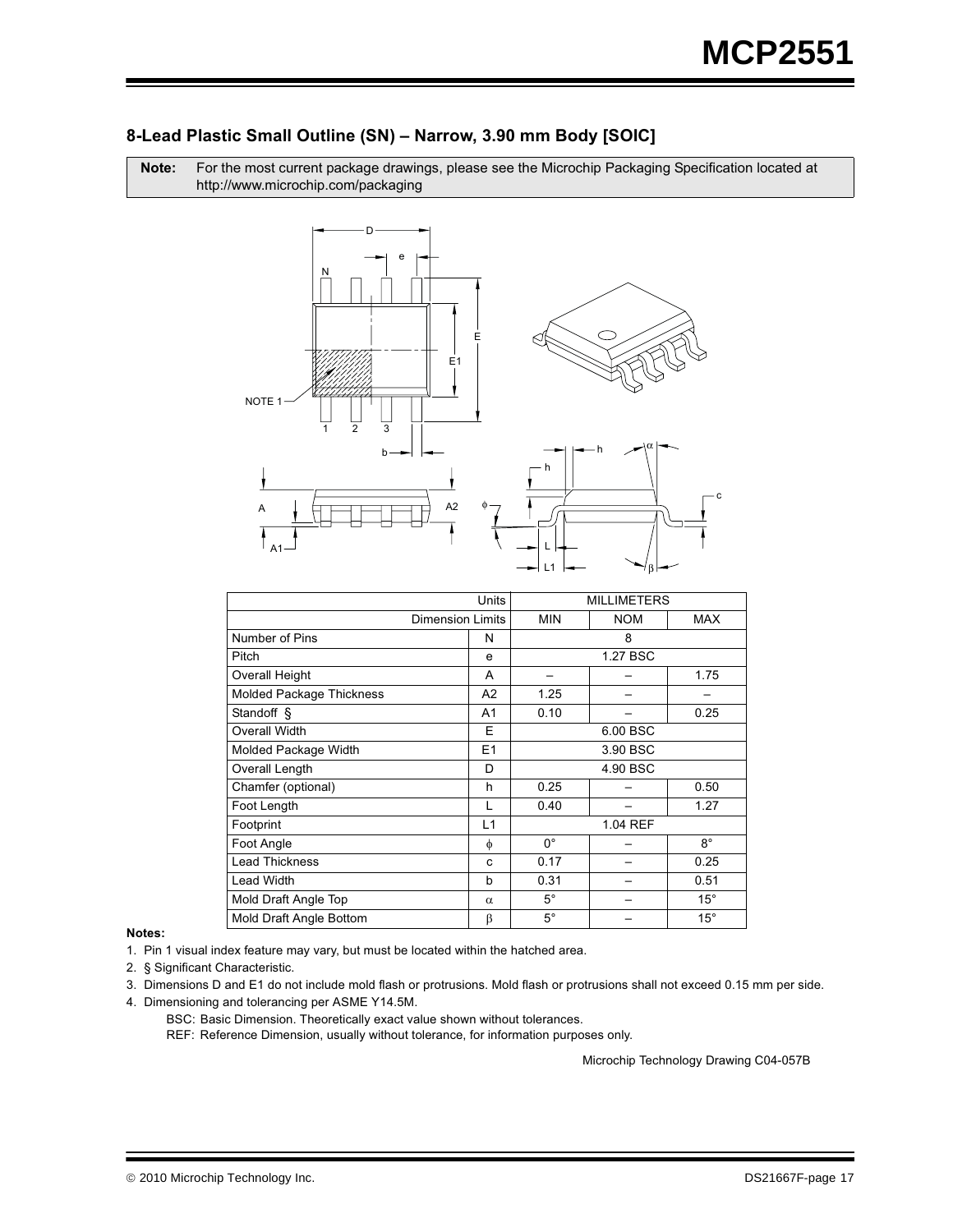## 8-Lead Plastic Small Outline (SN) – Narrow, 3.90 mm Body [SOIC]

Note: r the most current package drawings, please see the Microchip Packaging Specification located at http://www.microchip.com/packaging



## **RECOMMENDED LAND PATTERN**

|                         | <b>MILLIMETERS</b> |            |            |      |
|-------------------------|--------------------|------------|------------|------|
| Dimension Limits        | <b>MIN</b>         | <b>NOM</b> | <b>MAX</b> |      |
| <b>Contact Pitch</b>    | ⊢                  | 1.27 BSC   |            |      |
| Contact Pad Spacing     | ι,                 |            | 5.40       |      |
| Contact Pad Width (X8)  | Х1                 |            |            | 0.60 |
| Contact Pad Length (X8) | v4                 |            |            | 1.55 |

Notes:

1. Dimensioning and tolerancing per ASME Y14.5M

BSC: Basic Dimension. Theoretically exact value shown without tolerances.

Microchip Technology Drawing No. C04-2057A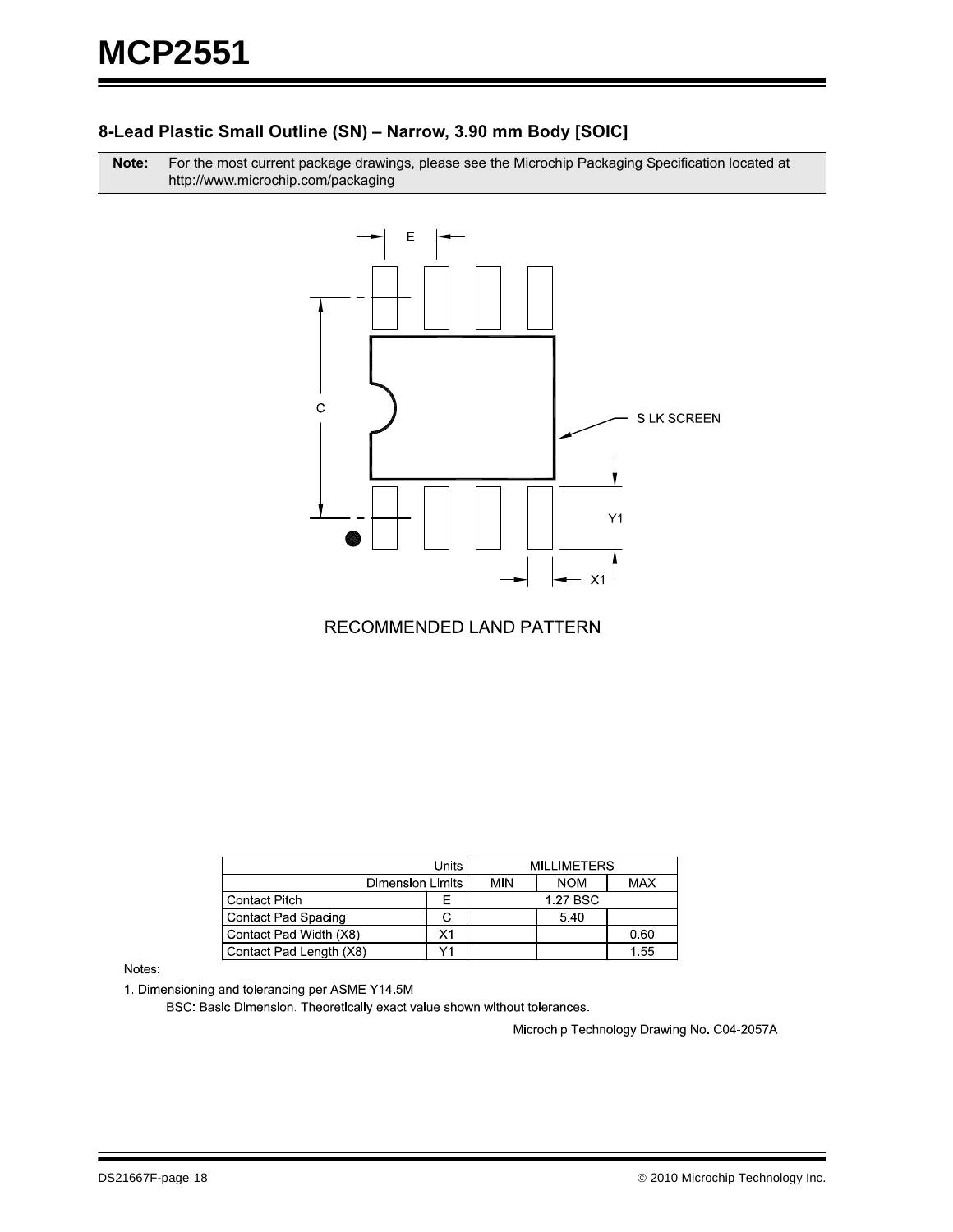## **APPENDIX A: REVISION HISTORY**

## **Revision F (July 2010)**

The following is the list of modifications:

1. Updates to the packaging diagrams.

## **Revision E (January 2007)**

The following is the list of modifications:

1. Updates to the packaging diagrams.

## **Revision D (October 2003)**

The following is the list of modifications:

1. Undocumented changes.

## **Revision C (November 2002)**

The following is the list of modifications:

1. Undocumented changes.

## **Revision B (June 2002)**

The following is the list of modifications:

1. Undocumented changes.

## **Revision A (June 2001)**

• Original Release of this Document.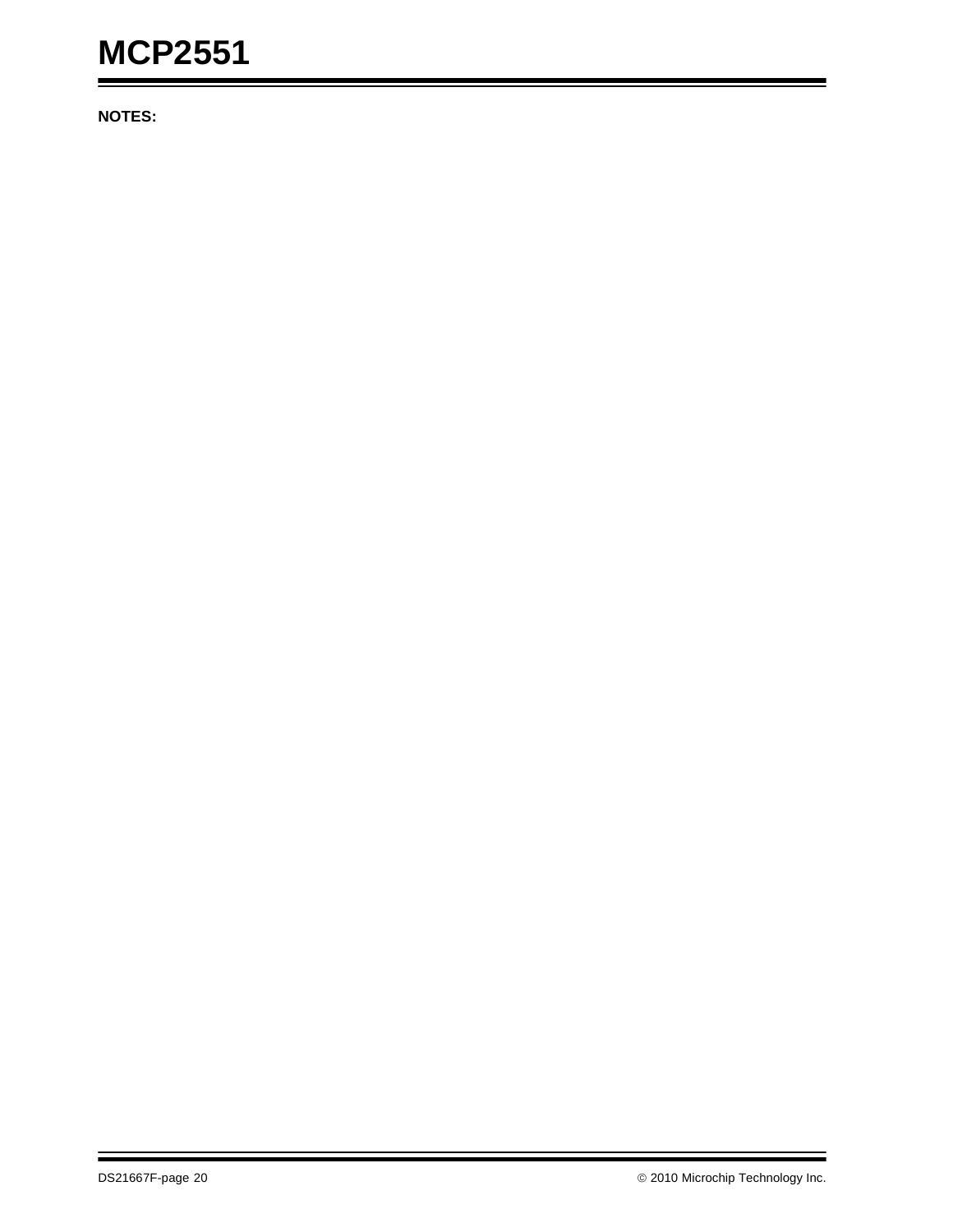## **PRODUCT IDENTIFICATION SYSTEM**

To order or obtain information, e.g., on pricing or delivery, refer to the factory or the listed sales office.

| PART NO.              | /XX<br><u>XXX</u><br><u>-x</u>                                                                          | Examples:                                                                            |
|-----------------------|---------------------------------------------------------------------------------------------------------|--------------------------------------------------------------------------------------|
| <b>Device</b>         | Package<br><b>Pattern</b><br><b>Temperature</b><br>Range                                                | MCP2551-I/P:<br>a)<br>Industrial temperature,<br>PDIP package.                       |
| Device:               | MCP2551:<br>High-Speed CAN Transceiver                                                                  | b)<br>MCP2551-E/P:<br>Extended temperature,<br>PDIP package.                         |
|                       | High-Speed CAN Transceiver<br>MCP2551T:<br>(Tape and Reel)                                              | MCP2551-I/SN:<br>Industrial temperature,<br>C)<br>SOIC package.                      |
|                       | -40 $^{\circ}$ C to +85 $^{\circ}$ C                                                                    | d)<br>MCP2551T-I/SN: Tape and Reel,<br>Industrial Temperature,                       |
| Temperature<br>Range: | $=$<br>F.<br>$-40^{\circ}$ C to $+125^{\circ}$ C<br>$=$                                                 | SOIC package.<br>e)<br>MCP2551T-E/SN: Tape and Reel,<br><b>Extended Temperature,</b> |
| Package:              | P<br>Plastic DIP (300 mil Body) 8-lead<br>$=$<br><b>SN</b><br>Plastic SOIC (150 mil Body) 8-lead<br>$=$ | SOIC package.<br>f)<br>MCP2551-E/SN:<br>Extended Temperature,<br>SOIC package.       |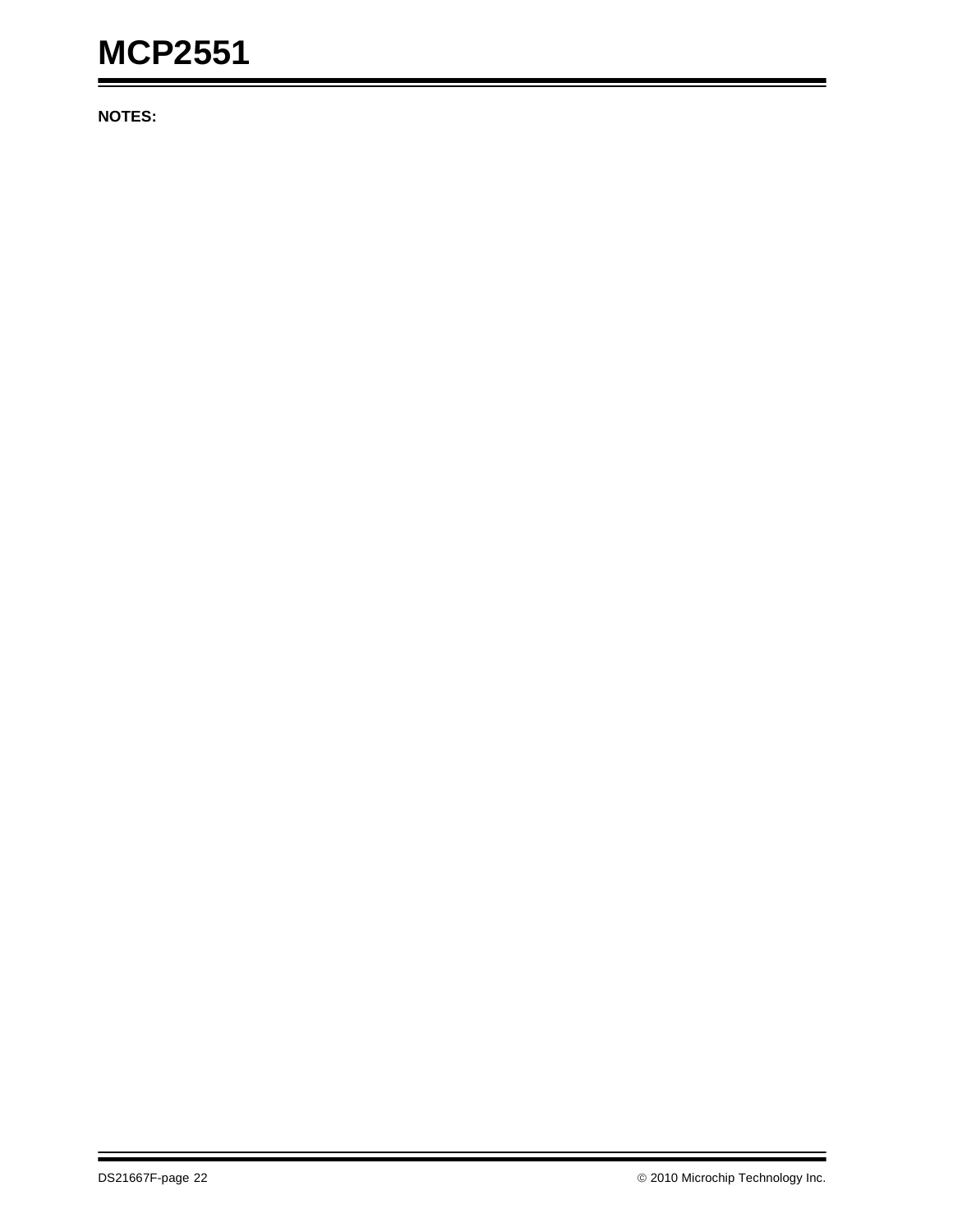#### **Note the following details of the code protection feature on Microchip devices:**

- Microchip products meet the specification contained in their particular Microchip Data Sheet.
- Microchip believes that its family of products is one of the most secure families of its kind on the market today, when used in the intended manner and under normal conditions.
- There are dishonest and possibly illegal methods used to breach the code protection feature. All of these methods, to our knowledge, require using the Microchip products in a manner outside the operating specifications contained in Microchip's Data Sheets. Most likely, the person doing so is engaged in theft of intellectual property.
- Microchip is willing to work with the customer who is concerned about the integrity of their code.
- Neither Microchip nor any other semiconductor manufacturer can guarantee the security of their code. Code protection does not mean that we are guaranteeing the product as "unbreakable."

Code protection is constantly evolving. We at Microchip are committed to continuously improving the code protection features of our products. Attempts to break Microchip's code protection feature may be a violation of the Digital Millennium Copyright Act. If such acts allow unauthorized access to your software or other copyrighted work, you may have a right to sue for relief under that Act.

Information contained in this publication regarding device applications and the like is provided only for your convenience and may be superseded by updates. It is your responsibility to ensure that your application meets with your specifications. MICROCHIP MAKES NO REPRESENTATIONS OR WARRANTIES OF ANY KIND WHETHER EXPRESS OR IMPLIED, WRITTEN OR ORAL, STATUTORY OR OTHERWISE, RELATED TO THE INFORMATION, INCLUDING BUT NOT LIMITED TO ITS CONDITION, QUALITY, PERFORMANCE, MERCHANTABILITY OR FITNESS FOR PURPOSE**.** Microchip disclaims all liability arising from this information and its use. Use of Microchip devices in life support and/or safety applications is entirely at the buyer's risk, and the buyer agrees to defend, indemnify and hold harmless Microchip from any and all damages, claims, suits, or expenses resulting from such use. No licenses are conveyed, implicitly or otherwise, under any Microchip intellectual property rights.

# **QUALITY MANAGEMENT SYSTEM CERTIFIED BY DNV**  $=$  ISO/TS 16949:2002  $=$

#### **Trademarks**

The Microchip name and logo, the Microchip logo, dsPIC, KEELOQ, KEELOQ logo, MPLAB, PIC, PICmicro, PICSTART, PIC<sup>32</sup> logo, rfPIC and UNI/O are registered trademarks of Microchip Technology Incorporated in the U.S.A. and other countries.

FilterLab, Hampshire, HI-TECH C, Linear Active Thermistor, MXDEV, MXLAB, SEEVAL and The Embedded Control Solutions Company are registered trademarks of Microchip Technology Incorporated in the U.S.A.

Analog-for-the-Digital Age, Application Maestro, CodeGuard, dsPICDEM, dsPICDEM.net, dsPICworks, dsSPEAK, ECAN, ECONOMONITOR, FanSense, HI-TIDE, In-Circuit Serial Programming, ICSP, Mindi, MiWi, MPASM, MPLAB Certified logo, MPLIB, MPLINK, mTouch, Octopus, Omniscient Code Generation, PICC, PICC-18, PICDEM, PICDEM.net, PICkit, PICtail, REAL ICE, rfLAB, Select Mode, Total Endurance, TSHARC, UniWinDriver, WiperLock and ZENA are trademarks of Microchip Technology Incorporated in the U.S.A. and other countries.

SQTP is a service mark of Microchip Technology Incorporated in the U.S.A.

All other trademarks mentioned herein are property of their respective companies.

© 2010, Microchip Technology Incorporated, Printed in the U.S.A., All Rights Reserved.

Printed on recycled paper.

ISBN:

*Microchip received ISO/TS-16949:2002 certification for its worldwide headquarters, design and wafer fabrication facilities in Chandler and Tempe, Arizona; Gresham, Oregon and design centers in California and India. The Company's quality system processes and procedures are for its PIC® MCUs and dsPIC® DSCs, KEELOQ® code hopping devices, Serial EEPROMs, microperipherals, nonvolatile memory and analog products. In addition, Microchip's quality system for the design and manufacture of development systems is ISO 9001:2000 certified.*